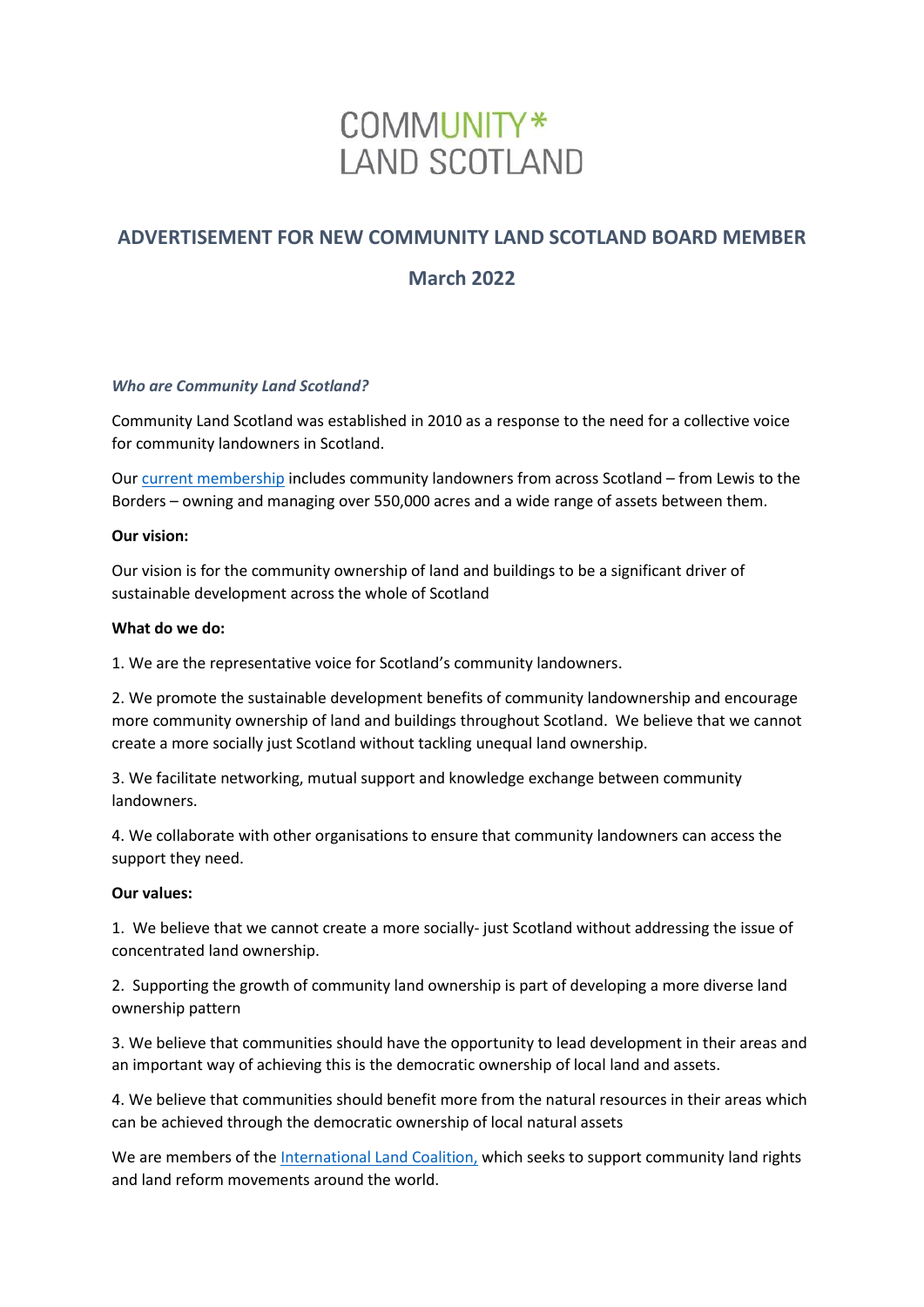#### *Who is on our Board?*

Details of our current Board can be found [here.](https://www.communitylandscotland.org.uk/about-us/who-we-are/) Our Chair Ailsa Raeburn is the Chair of the Isle of Eigg Heritage Trust. We have a mix of elected and co-opted Directors on the Board.

Our Memorandum and Articles of Association can be provided upon request and recent accounts can be found [here.](https://www.communitylandscotland.org.uk/wp-content/uploads/2021/12/2020-2021-Final-Accounts18.pdf)

#### *When do we meet?*

The Board meets every 6 weeks. The meetings alternate between in person and Zoom meetings. In person meetings normally run from midday to midday and take place in different locations around the country.

#### *What does our Board do?*

The Board have strategic oversight of the organisation, ensuring good governance and management. We support the staff team in delivering the organisation's objectives. We work with other organisations to advocate for community ownership, land reform, sustainable community development and community wealth building.

All Directors are encouraged to fully participate in Board meetings. Directors are also asked to contribute outwith Board meetings through special working groups in areas of specific interest to them. Directors are also asked to help with networking and events in their region and area of specialisms. Aside Board meetings, you should expect to contribute around 1-day per month if possible.

#### *Who are we looking for?*

We are looking for a committed and enthusiastic individual with the one or more of the following skills and experience:

- 1. Experience as a Board member or member of staff of a current community land or asset owning organisation. This would allow you to be elected as a Full Member of the Board.
- 2. Experience in promoting inclusion and diversity within a third sector organisation and to its members. This would allow you to be co-opted onto the Board.
- 3. Understanding of urban commercial property markets. This would allow you to be co-opted onto the Board.
- 4. Understanding of urban commercial development planning issues. This would allow you to be co-opted onto the Board.
- 5. Expertise in a location with a growing community land sector, such as in town or city.

Full and co-opted members have the same power and responsibilities and the same voting rights on the Board.

We are keen to encourage those with expertise that is not currently represented in our Board to apply.